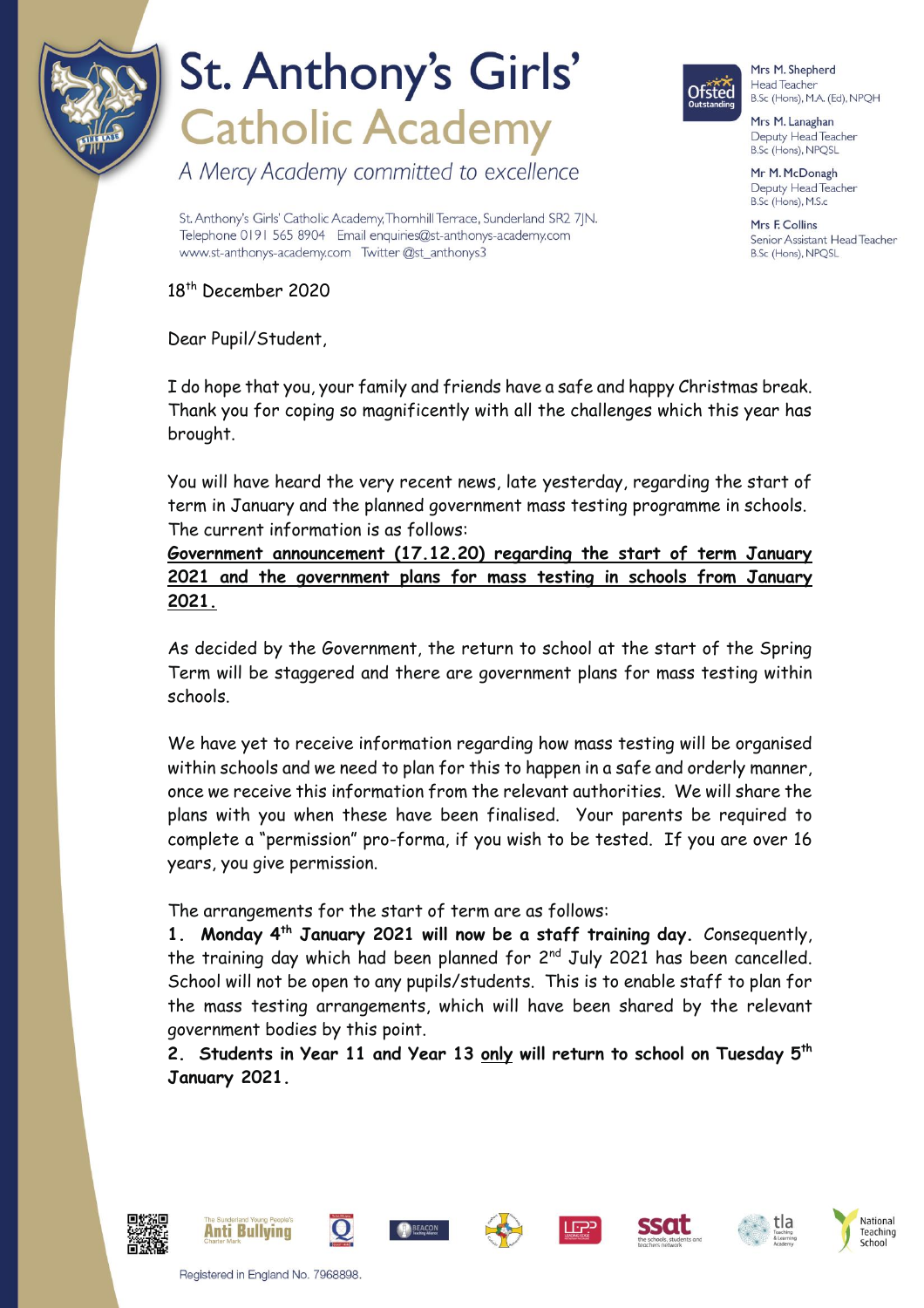

A Mercy Academy committed to excellence



Mrs M. Shepherd Head Teacher B.Sc (Hons), M.A. (Ed), NPQH

Mrs M. Lanaghan Deputy Head Teacher B.Sc (Hons), NPQSL

Mr M. McDonagh Deputy Head Teacher B.Sc (Hons), M.S.c

Mrs E Collins Senior Assistant Head Teacher B.Sc (Hons), NPQSL

St. Anthony's Girls' Catholic Academy, Thornhill Terrace, Sunderland SR2 7|N. Telephone 0191 565 8904 Email enquiries@st-anthonys-academy.com www.st-anthonys-academy.com Twitter @st\_anthonys3

**3. Students in years 7, 8, 9, 10 and 12 will work from home from Tuesday 5 th January 2021 and return to school on Monday 11th January 2021.** The work for these year groups w/b Tuesday  $5<sup>th</sup>$  January-Friday  $8<sup>th</sup>$  January will be available on the Frog Learning Platform and via "Teams". It is really important that you complete the work set this week. Your teachers will contact you via Frog Learning Platform, e-mail, "Teams" invite etc.

**4. The exception to category 3. are those pupils who are in certain groups and/or the children of key workers. These groups will attend school from Tuesday 5th January 2021.** 

**5. The other exception to category 3 is any young person, in Y10 or Y12, who may have an external examination Tuesday 5th January – Friday 8th January**. They should attend school to sit the external examination in line with their examination timetable.

Thank you for your support this term. If the above arrangements do change, for whatever reason during the course of the Christmas break, we will inform you by the usual methods:

- Website [www.st-anthonys-academy.com](http://www.st-anthonys-academy.com/)
- Twitter @St\_Anthonys3 and @AAASixthForm (please follow us)

Enjoy a well-deserved break.

Yours sincerely,

 $M$ . Snephered.

Mrs M. Shepherd Headteacher

















Registered in England No. 7968898.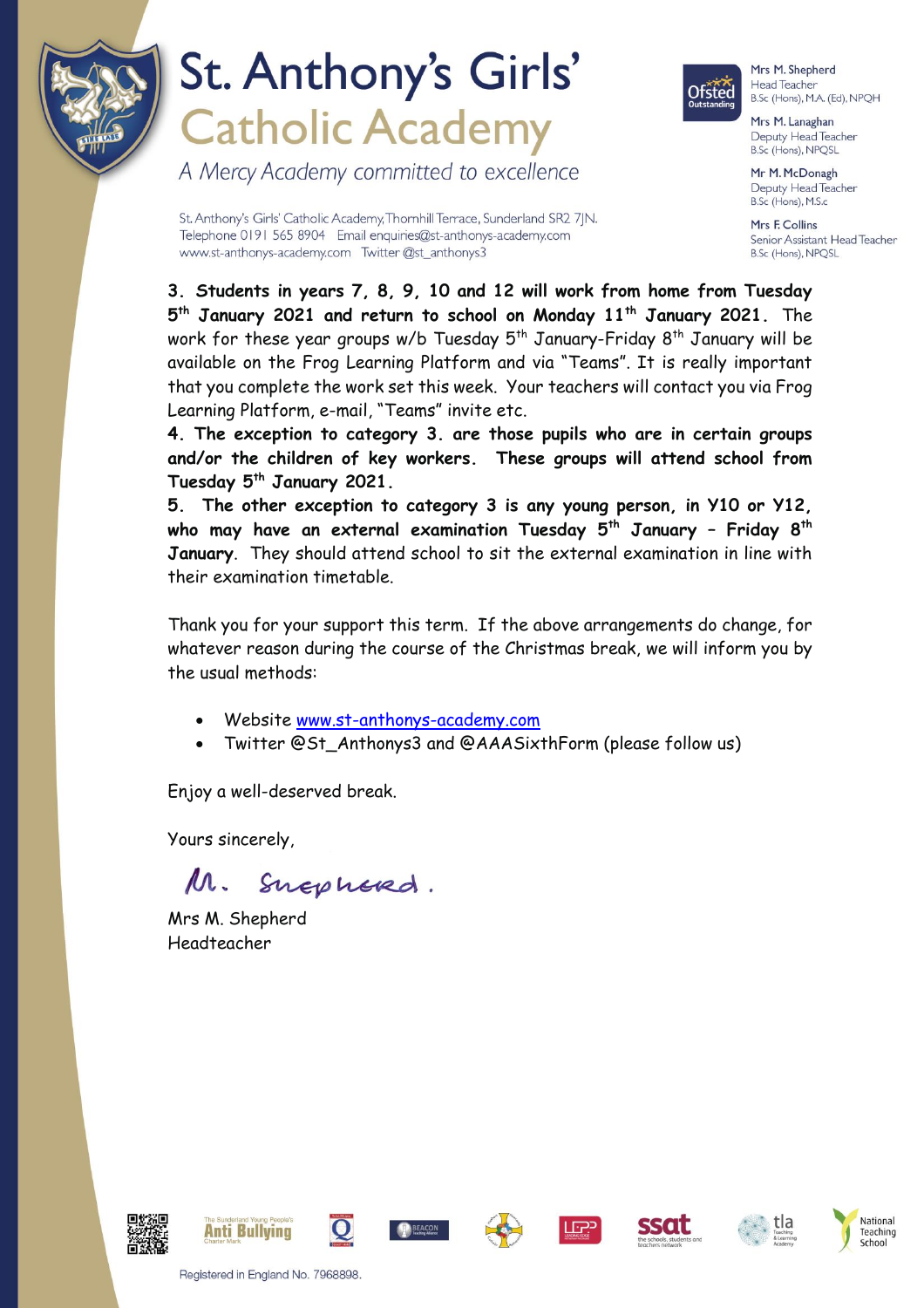

A Mercy Academy committed to excellence



Mrs M. Shepherd Head Teacher B.Sc (Hons), M.A. (Ed), NPQH

Mrs M. Lanaghan Deputy Head Teacher B.Sc (Hons), NPQSL

Mr M. McDonagh Deputy Head Teacher B.Sc (Hons), M.S.c

Mrs F Collins Senior Assistant Head Teacher B.Sc (Hons), NPQSL

St. Anthony's Girls' Catholic Academy, Thornhill Terrace, Sunderland SR2 7|N. Telephone 0191 565 8904 Email enquiries@st-anthonys-academy.com www.st-anthonys-academy.com Twitter @st\_anthonys3

Groups A and B, as defined by the government, should attend  $w/b$  Tuesday  $5<sup>th</sup>$ January:

### **A. Group A pupils/students.**

Young people who:

- are assessed as being in need under section 17 of the Children Act 1989, including children and young people who have a child in need plan, a child protection plan or who are a looked-after child
- have an education, health and care (EHC) plan
- have been identified as otherwise vulnerable by educational providers or local authorities (including children's social care services), and who could therefore benefit from continued full-time attendance, this might include:
	- children and young people on the edge of receiving support from children's social care services
	- adopted children, those at risk of becoming NEET ('not in employment, education or training')
	- those living in temporary accommodation, those who are young carers
	- those who may have difficulty engaging with remote education at home (for example due to a lack of devices or quiet space to study)
	- others at the provider and local authority's discretion

**If you fall into any the above categories then you return to school on Tuesday 5 th January 2021. We will be expecting you! If you are on this list and are absent at any point during the period Tuesday 5th- Friday 8th then your parent/carer will need to contact the school to inform us of the reason for your absence, as usual.**

### **B. Key worker children.**

Parents whose work is critical to the coronavirus (COVID-19) response include those who work in health and social care and in the following key sectors:

#### **Health and social care**

This includes, but is not limited to, doctors, nurses, midwives, paramedics, social workers, care workers, and other frontline health and social care staff.

### **Education and childcare**

This includes:

- childcare
- support and teaching staff















**Anti Bullying**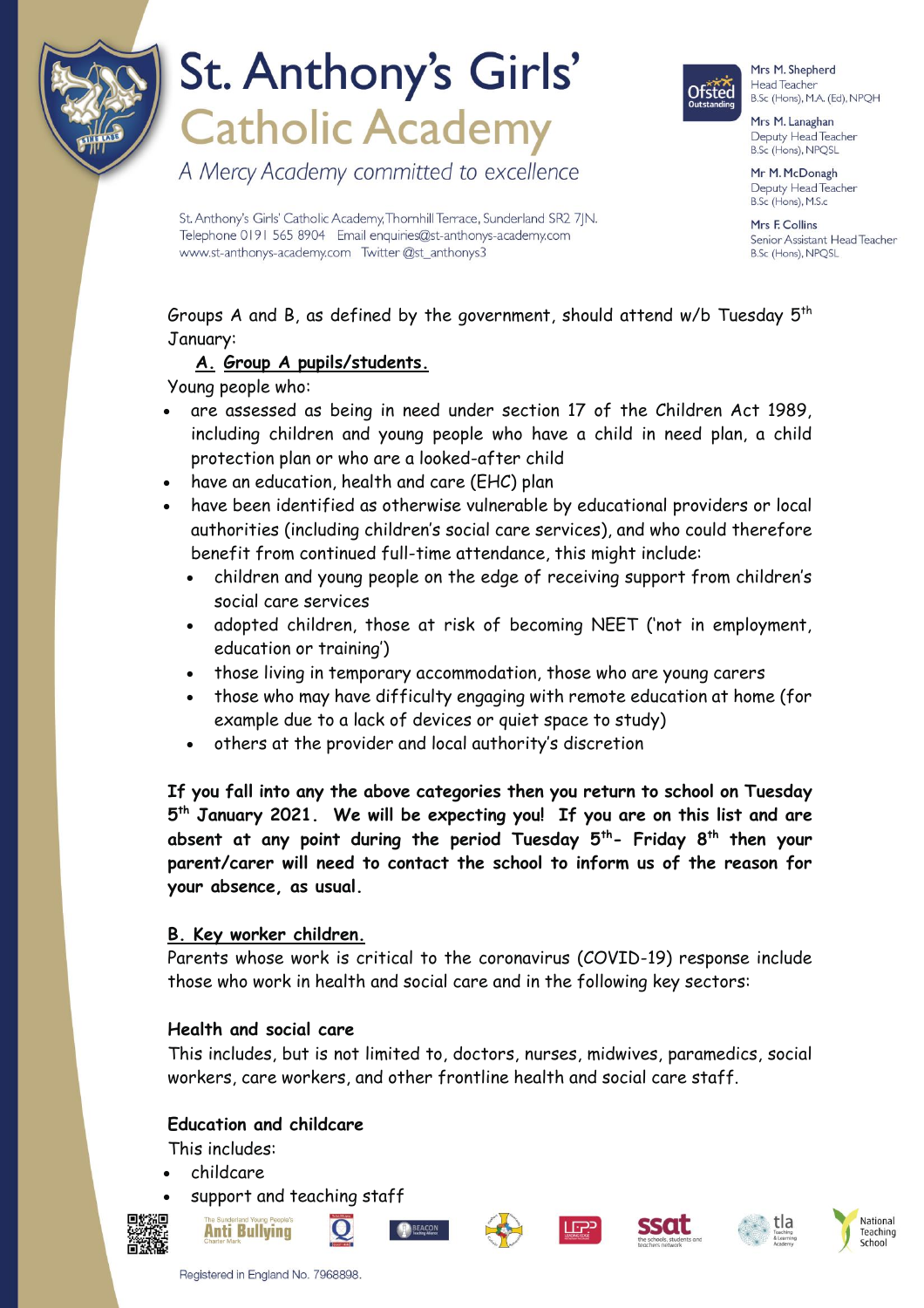

### St. Anthony's Girls' **Social Workers lic Academy**

A Mercy Academy committed to excellence

**Ofsted** 

Mrs M. Shepherd Head Teacher B.Sc (Hons), M.A. (Ed), NPQH

Mrs M. Lanaghan Deputy Head Teacher B.Sc (Hons), NPQSL

Mr M. McDonagh Deputy Head Teacher B.Sc (Hons), M.S.c

Mrs F Collins Senior Assistant Head Teacher B.Sc (Hons), NPQSL

St. Anthony's Girls' Catholic Academy, Thornhill Terrace, Sunderland SR2 7|N. Telephone 0191 565 8904 Email enquiries@st-anthonys-academy.com www.st-anthonys-academy.com Twitter @st\_anthonys3

### **Key public services**

This includes:

- those essential to the running of the justice system
- religious staff
- charities and workers delivering key frontline services
- those responsible for the management of the deceased
- journalists and broadcasters who are providing public service broadcasting

### **Local and national government**

This only includes:

- those administrative occupations essential to the effective delivery of the coronavirus (COVID-19) response
- or delivering essential public services, such as the payment of benefits, including in government agencies

### **Food and other necessary goods**

This includes those involved in food:

- production
- processing
- distribution
- sale and delivery
- as well as those essential to the provision of other key goods (for example hygienic and veterinary medicines)

### **Public safety and national security**

This includes:

- police and support staff
- Ministry of Defence civilians
- contractor and armed forces personnel (those critical to the delivery of key defence and national security outputs and essential to the response to the coronavirus (COVID-19) outbreak)
- fire and rescue service employees (including support staff)
- National Crime Agency staff
- those maintaining border security, prison and probation staff and other national security roles, including those overseas